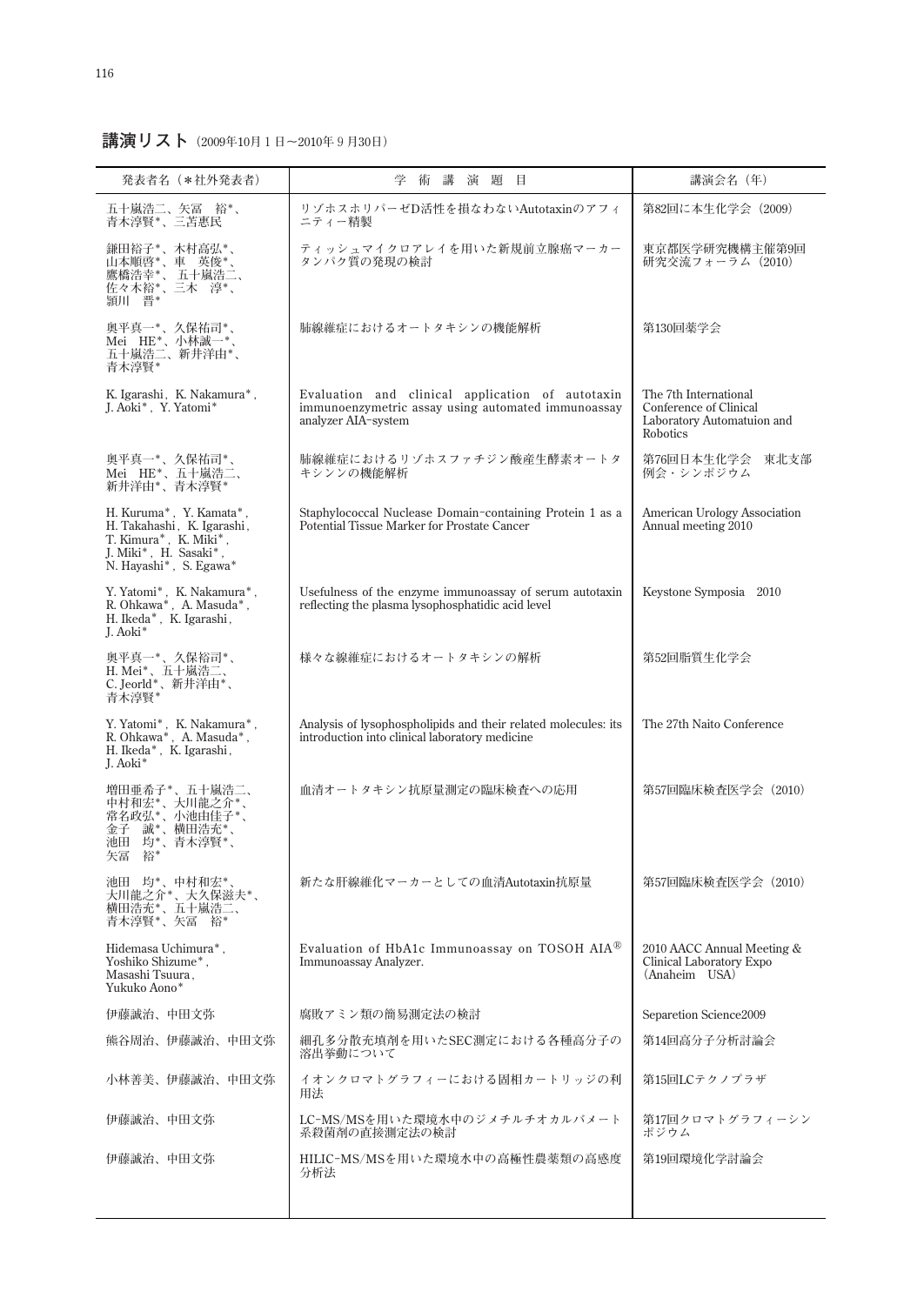| 発表者名 (*社外発表者)                                                                                                                                                                                                                      | 術 講<br>題目<br>学<br>演                                                                                                                                | 講演会名 (年)                                                                            |
|------------------------------------------------------------------------------------------------------------------------------------------------------------------------------------------------------------------------------------|----------------------------------------------------------------------------------------------------------------------------------------------------|-------------------------------------------------------------------------------------|
| 久保田寛人                                                                                                                                                                                                                              | イオンクロマトの革新!ハイスループット分析対応<br>新イ<br>オンクロマトグラフ「IC-2010」のご紹介                                                                                            | 全日本科学機器展 in 大阪 2009                                                                 |
| Tomonori Sugiura <sup>*</sup> ,<br>Yasuaki Dohi*<br>Sumiyo Yamashita*,<br>Yuji Hirowatari,<br>Yutaka Yatomi*<br>Genjiro Kimura*,<br>Satoshi Fujii*                                                                                 | Increase of plasma serotonin mediates impaired endothelial<br>function in habitual smakers                                                         | The 74th Annual Scientific<br>Meeting of the Japanese<br>Circulation Society (2010) |
| 田村彰吾*、鈴木英紀*、<br>廣渡祐史、畑瀬正尚*、<br>松野一彦*、森山隆則*                                                                                                                                                                                         | 血小板における脳由来神経栄養因子 (BDNF) の局在と<br>thrombin系刺激によるその放出動態の検討                                                                                            | 第33回日本血栓止血学会学術集<br>会 (2010)                                                         |
| Satoshi Hirayama*, Mika $\mathrm{Kon}^*$ ,<br>Yuki Horiuchi*, Utako Seino*,<br>Yuko Wada*, Noriaki Iino*,<br>Shin Goto*.<br>Yoshifumi Fukushima*,<br>Hirotoshi Ohmura*,<br>Yuji Hirowatari,<br>Hiroki Maruyama*,<br>Takashi Miida* | Lipoprotein subclasses and inflammatory makers in patients<br>with end-stage renal disease undergoing continuous<br>ambulatory peritoneal dialysis | 第42回日本動脈硬化学会学術集<br>$\Leftrightarrow$ (2010)                                         |
| Hideo Kurosawa <sup>*</sup> ,<br>Misako Abe*.<br>Shinichi Saikawa*,<br>Reiko Kisugi*<br>Masaru Koike*, Kumie Ito*,<br>Hidekastu Yanai*.<br>Yuji Hirowatari, Norio Tada*,<br>Hiroshi Yoshida*                                       | Association of adiponectin with cardiovascular risk factor<br>and atherosclerosis                                                                  | 第42回日本動脈硬化学会学術集<br>$\Leftrightarrow$ (2010)                                         |
| 畑瀬正尚*、田村彰吾*、<br>"常松哲也*、廣渡祐史、<br>常松哲也*、廣渡祐史、                                                                                                                                                                                        | 脳由来神経栄養因子(BDNF)のThrombin系刺激による血<br>小板の放出動態                                                                                                         | 第57回日本臨床検査医学会学術<br>集会 (2010)                                                        |
| 吉田 博*、正田 暢*、<br>阿部美佐子*、黒澤秀夫*、<br>木杉玲子*、小池 優*、<br>廣渡祐史                                                                                                                                                                              | 血清アディポネクチン濃度に対する加齢の影響                                                                                                                              | 第57回日本臨床検査医学会学術<br>集会 (2010)                                                        |
| 田村彰吾*、鈴木英紀*、<br>廣渡祐史、畑瀬正尚*<br>松野一彦*、森山隆則*                                                                                                                                                                                          | 免疫電子顕微鏡解析による脳由来神経栄養因子 (BNDP)<br>の血小板内局在およびその放出動熊の検討                                                                                                | 第57回日本臨床検査医学会学術<br>集会 (2010)                                                        |
| 阿部美佐子*、黒澤秀夫*、<br>木杉玲子*、小池 優*、<br>廣渡祐史、坪田昭人*、<br>吉田 博*                                                                                                                                                                              | インターフェロンの有効性とリポ蛋白コレステロールの関<br>連性                                                                                                                   | 第57回日本臨床検査医学会学術<br>集会 (2010)                                                        |
| 黒澤秀夫*、阿部美佐子*、<br>木杉玲子*、小池 優*、<br>廣·渡<br>市史、正田 暢*、<br>吉田 博*                                                                                                                                                                         | 狭心症と心不全での動脈硬化関連因子の相違                                                                                                                               | 第57回日本臨床検査医学会学術<br>集会 (2010)                                                        |
| Junko Tamura*, Hisae Iinuma*,<br>Daisuke Omoto, Satoru Ohnaka,<br>Toshinori Hayashi,<br>Nobuyuki Kamo*,<br>Tadashi Ikeda*                                                                                                          | Usefulness of intra-operative molecular diagnosis of sentinel<br>lymph node metastasis by TRC in breast cancer patients                            | 第68回日本癌学会学術集会                                                                       |
| Sachiko Sugai*<br>Yukinori Sakao*<br>Mingyon Mun*,<br>Sakae Okumura*<br>Daisuke Omoto, Satoru Ohnaka,<br>Toshinori Hayashi,<br>Miki Komatsu*<br>Yuichi Ishikawa*<br>Yukitoshi Satoh*<br>Ken Nakagawa*, Yoshio Miki*                | Rapid intraoperative detection of CEA mRNA and CK19<br>mRNA in the pleural lavage of NSCLCs byTRC method.                                          | 第68回日本癌学会学術集会                                                                       |
| 尾本大輔、大仲 悟、林 俊典、<br>飯沼久恵*                                                                                                                                                                                                           | TRC法による乳癌センチネルリンパ節転移診断の有用性                                                                                                                         | 第41回日本自動化学会                                                                         |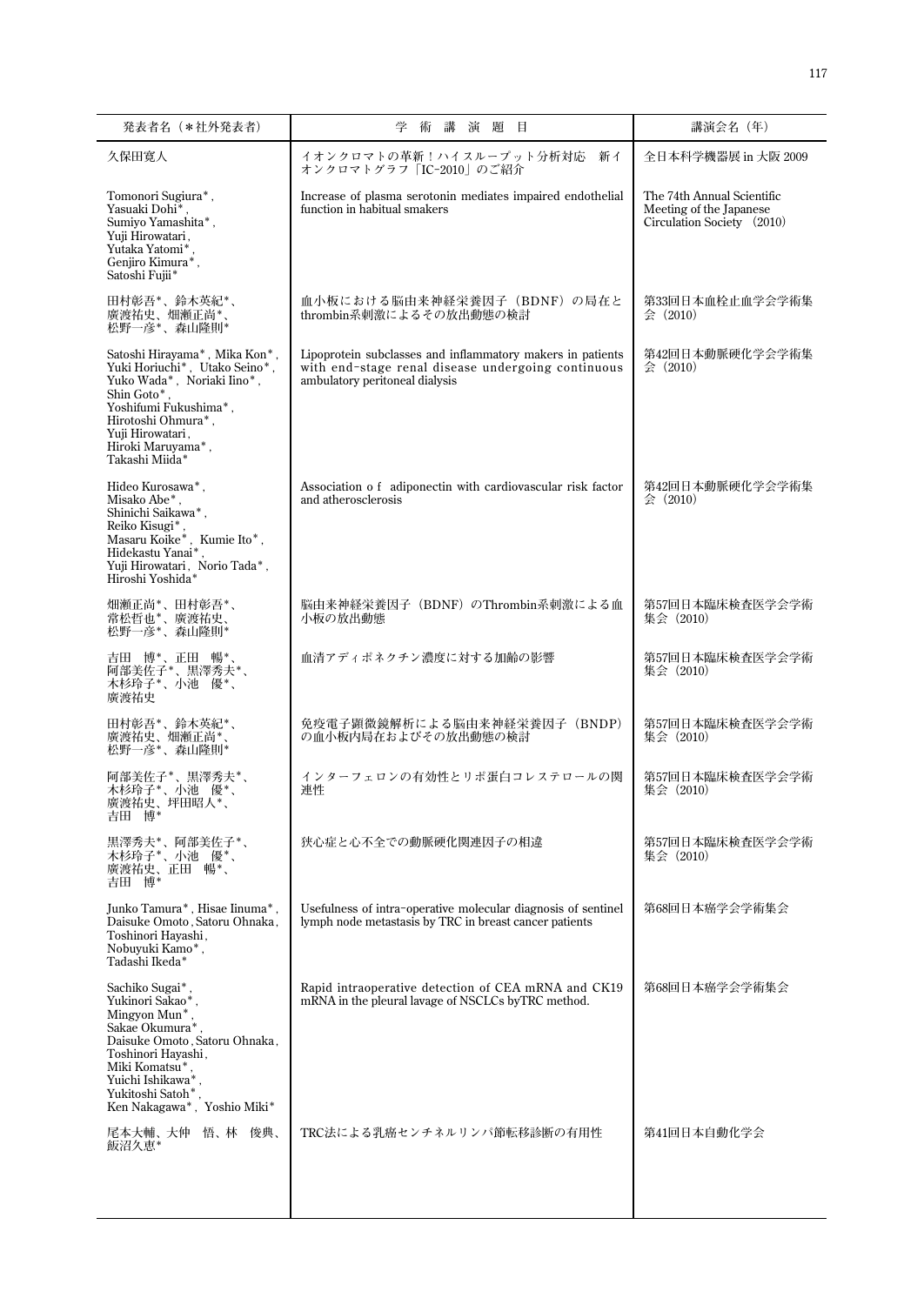| 発表者名 (*社外発表者)                                                                                          | 学<br>講<br>術<br>演題目                                                                                                                                          | 講演会名 (年)                                                                                                  |
|--------------------------------------------------------------------------------------------------------|-------------------------------------------------------------------------------------------------------------------------------------------------------------|-----------------------------------------------------------------------------------------------------------|
| 飯沼久恵*、田村純子*、<br>尾本大輔、大仲 悟、林 俊典、<br>野澤慶次郎*、石原聡一郎*、<br>松田圭二*、渡邊聡明*                                       | 大腸癌における腹腔遊離癌細胞の臨床的意義                                                                                                                                        | 第47回日本癌治療学会学術集会                                                                                           |
| 中島直人, 斎藤寿一, 林 俊典                                                                                       | TRC法を用いたサポウイルス迅速検査システムの開発                                                                                                                                   | 第57回日本ウイルス学会学術集<br>숲                                                                                      |
| 田村純子*、飯沼久恵*、<br>鴨 宣之*、池田 正*、<br>尾本大輔、大仲 悟、林<br>俊典、<br>沖永功太*                                            | 乳癌センチネルリンパ節転移術中迅速診断におけるTRC<br>CK19 CEA mRNA測定の有用性                                                                                                           | 第22回日本バイオセラピィ学会<br>学術集会総会                                                                                 |
| 田村純子*、飯沼久恵*、<br>鴨 宣之*、池田 正*、<br>尾本大輔、大仲 悟、三苫惠民、<br>沖永功太*                                               | 乳癌センチネルリンパ節転移術中迅速診断におけるTRC法<br>と病理診断の比較検討                                                                                                                   | 第31回癌免疫外科研究会                                                                                              |
| 坂本佑子*、野間 桂*、<br>安田和成*、松尾百華*<br>陣田さやか*、西岡淳二*、<br>中谷 中* 、和田英夫*、<br>尾本大輔、大仲 悟、<br>木瀬英明*、杉村芳樹*、<br>勉*<br>登 | TRC法を用いたSurvivin mRNA定量による膀胱癌診断の有用<br>件                                                                                                                     | 第57回日本臨床検査医学会学術<br>集会                                                                                     |
| 桐谷英昭、高宮裕樹、及川智之、<br>原 克幸、片山晃治                                                                           | 微小流路を均一粒子製造方法の開発                                                                                                                                            | 第6回触媒相模セミナー (2009)                                                                                        |
| 田中 剛、本間陽子、<br>阿部真由美、宮下佑一、<br>新井信道、相原秀典*<br>尾形明俊*、久松洋介*                                                 | Mechanistic Analysis for Low-Voltage and Long-Lifetime<br>Operation of the OLEDs with New Electron Transport<br>Materials                                   | 16th Information Display<br>Workshop (2009)                                                               |
| 井出輝彦、田中 亨、<br>穂谷 恵*                                                                                    | 海洋細菌Paracoccus sp. のカロテノイド高生産技術の開発                                                                                                                          | 日本農芸化学関東支部シンポジ<br>ウム (2009)                                                                               |
| E. Ivanov*, K. Omi,<br>W. Theado*                                                                      | High Performance ITO Rotary Target Assembly                                                                                                                 | 2010 53rd Society of Vacuum<br>Coaters (SVC) Annual Technical<br>Conference                               |
| 豊嶋俊薫、柿谷 均、沖崎章夫、<br>家亀晴宇、大野竜太*                                                                          | 抗体医薬精製用のチアゾール系低分子リガンド固定化ゲル<br>の創製                                                                                                                           | 第14回農薬相模セミナー(2010)                                                                                        |
| 柿谷 均、豊嶋俊薫、沖崎章夫、<br>家亀晴宇、折笠朋子*、<br>大野竜太*                                                                | 抗体医薬精製用チアゾール系低分子リガンド固定化ゲルの<br>創製                                                                                                                            | 日本薬学会第130年会 (2010)                                                                                        |
| 摩庭 篤、千葉洋一、岩永宏平、<br>山本俊樹、肆矢忠寛、大島憲昭、<br>多出賢一*′、丹窪 浩*                                                     | CVD用新規チタン錯体Ti-DOTの成膜特性                                                                                                                                      | 2010年春季 第57回応用物理学<br>関係連合講演会                                                                              |
| 山本俊樹、多田賢一*、<br>岩永宏平、摩庭篤、千葉洋一、<br>肆矢忠寛、大島憲昭                                                             | CVD用新規チタン錯体Ti-DOTの合成と物性                                                                                                                                     | 2010年春季 第57回応用物理学<br>関係連合講演会                                                                              |
| 倉持豪人、飯草仁志、秋池 良、<br>松丸慶太郎、内海健太郎、<br>渋田見哲夫                                                               | スパッタリング法により形成した太陽電池用透明電極の電<br>気光学特性                                                                                                                         | 2010年春季 第57回応用物理学<br>関係連合講演会                                                                              |
| 尾身健治、内海健太郎、<br>渋田見哲夫、伊藤謙一、<br>玉野公章                                                                     | Preparation of transparent thin films and the study of<br>sputtering properties by using rotary sputtering targets.                                         | 25th European Photovoltaic<br>Solar Energy Conference<br>(PVSEC) (2010)                                   |
| 柿谷 均、豊嶋俊薫、家亀晴宇、<br>沖崎章夫、伊藤博之、中村孝司、<br>大野竜太*、折笠朋子*                                                      | 抗体精製用チアゾール誘導体低分子リガンドの創製                                                                                                                                     | バイオロジカルズ(タンパク医<br>薬) 製造技術研究会第19回セミ<br>$+ - (2010)$                                                        |
| 小作千紘*、半澤 敏、<br>三重正和*、小畠英理*                                                                             | アフィニティ可変抗体タンパク質の設計                                                                                                                                          | 日本化学会第90春季年会 (2010)                                                                                       |
| 松井光二、幾原雄一*、<br>吉田英弘*                                                                                   | Grain-Boundary Structure and Phase-Transformation<br>Mechanism in Yttria-Stabilized Tetragonal Zirconia<br>Polycrystal Doped with a Small Amount of Alumina | The 13th International<br>Conference on Intergranular and<br>Interphase Boundaries in<br>Materials (2010) |
| 二見 達、山中麻帆、<br>森川淳子*、橋本壽正*                                                                              | Micro-scale temperature measurement of non-uniform<br>electric field with a high-speed IR camera                                                            | 21st IUPAC International<br>Conference on Chemical<br>Thermodynamis (2010)                                |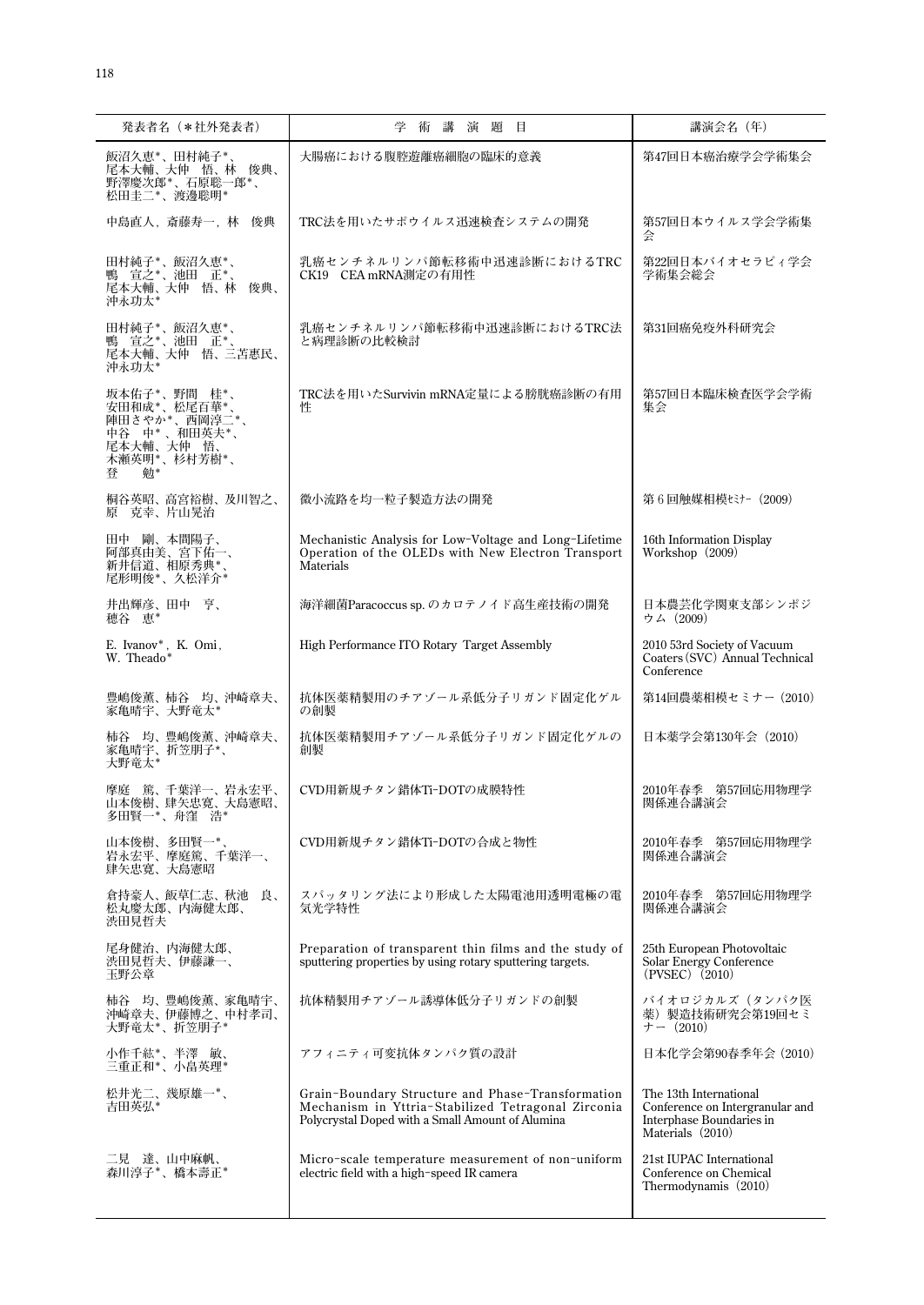| 発表者名 (*社外発表者)                                                                                                             | 学術講演題目                                                                                           | 講演会名 (年)                                                                                                   |
|---------------------------------------------------------------------------------------------------------------------------|--------------------------------------------------------------------------------------------------|------------------------------------------------------------------------------------------------------------|
| 内海健太郎、飯草仁志、<br>尾身健治、倉持豪人、<br>渋田見哲夫                                                                                        | DCマグネトロンスパッタ法によるZnO薄膜の作製                                                                         | 2010年秋季 第71回応用物理学<br>会学術講演会                                                                                |
| Ihsanul Afdi Yunaz*、倉持豪人、<br>飯草仁志、秋池 良、<br>松丸慶太郎、内海健太郎、<br>渋田見哲夫、小長井誠*、<br>Taweewat Krajangsang*、<br>Aswin Hongsingthohg* | 酸化亜鉛系透明導電膜の表面構造とμc-Si:H太陽電池特性                                                                    | 2010年秋季 第71回応用物理学<br>会学術講演会                                                                                |
| 村田英幸*、松島敏則*、<br>高橋慧多*、田中 剛、<br>本間陽子、阿部真由美、<br>宮下佑一                                                                        | トリアジン誘電体を電子輸送層に用いた有機EL素子                                                                         | 2010年秋季 第71回応用物理学<br>会学術講演会                                                                                |
| 岩永宏平、多田賢一、千葉洋一、<br>山本俊樹、摩庭 篤、肆矢忠寛、<br>大島憲昭                                                                                | 低温熱CVDを可能にする新規ケイ素材料の開発                                                                           | 2010年秋季 第71回応用物理学<br>会学術講演会                                                                                |
| 内海健太郎                                                                                                                     | 透明導電膜の多様化への対応                                                                                    | 情報機構セミナー (2010)                                                                                            |
| 岡崎浩司、新井一喜、原田美徳、<br>平井聡里                                                                                                   | 真空紫外線を用いたシリカ形成プロセスの検討                                                                            | 第5回相模ケイ素材料フォーラ<br>$\angle (2010)$                                                                          |
| 山野直樹                                                                                                                      | 東ソーの紹介、ならびに金属との一体成形可能なPPS樹脂<br>の紹介                                                               | 平成22年度 第3回AMICセミ<br>ナー                                                                                     |
| 牧田健一                                                                                                                      | フレキシブルディスプレイ用プラスチック基板の開発と高<br>機能化                                                                | 技術情報協会主催講演会 (2010)                                                                                         |
| 内田奈津子*、竹歳絢子*、<br>山本敏秀、井上善彰、渡邉木綿、<br>神原貴樹*                                                                                 | アザカリックスピリジン構造を有する新奇有機超塩基の合<br>成と性質                                                               | 日本化学会第90春季年会 (2010)                                                                                        |
| 内田奈津子*、竹歳絢子*、<br>山本敏秀、井上善彰、渡邉木綿、<br>神原貴樹*                                                                                 | Preparation and Catalytic Activity of New Organic Super Base<br>Azacalix <sup>[3]</sup> pyridine | Preparation and Catalytic<br>Activity of New Organic Super<br>Base Azacalix <sup>[3]</sup> pyridine (2010) |
| 内田奈津子*、竹歳絢子*、<br>桑原順平*、山本敏秀、<br>井上善彰、神原貴樹*                                                                                | アザカリックス構造を有する新奇有機超塩基の設計とその<br>触媒機能の開拓                                                            | 基礎有機化学討論会 (2010)                                                                                           |
| 幸田真吾                                                                                                                      | 押出ラミネート用樹脂 (PE) に起因するトラブルとその解<br>決策                                                              | 第9回コンバーティング機材·<br>先進印刷技術展フォーラム                                                                             |
| 藤井健司                                                                                                                      | 原料塩の多様化について                                                                                      | 平成21年度ソーダ工業会技術研<br>究会·地区全国大会合同講演会                                                                          |
| 福田浩幸                                                                                                                      | 事故・災害防止への取組                                                                                      | 第105回 ソーダ工業会西部地<br>区委員会 (2009)                                                                             |
| 最上聡文                                                                                                                      | 塩水キレート樹脂塔底部ネットトラブル解析                                                                             | 第105回 ソーダ工業会西部地<br>区委員会 (2009)                                                                             |
| 津田輝彦、徳永邦行、岩枝俊直、<br>森山弘之                                                                                                   | 新規水系高性能セミミクロSECカラムの特性と応用                                                                         | 第20回クロマトグラフィー科学<br>会 (2009)                                                                                |
| Y. Kubo, H. Moriyama                                                                                                      | Characterization of extremely alkaline resistant new<br>TOYOPEARL anion exchanger                | ISPPP $(2009)$                                                                                             |
| 多田芳光、佐藤真治、北森有加                                                                                                            | 環境水の高速イオン分析                                                                                      | Separation Science (2009)                                                                                  |
| 徳永邦行、津田輝彦、岩枝俊直、<br>中澤裕二                                                                                                   | 新規水系高性能セミミクロSECカラムの特徴と応用                                                                         | 第14回高分子討論会(2009)                                                                                           |
| 多田芳光、佐藤真治                                                                                                                 | 高速陰イオン分析カラムにおける環境水中の過塩素酸分析                                                                       | イオンクロマトグラフィー討論<br>会 (2009)                                                                                 |
| 佐藤真治、多田芳光                                                                                                                 | 弊社における高速・高分離イオンクロマト用カラムへの取<br>り組み                                                                | 第26回イオンクロマトグラフィ<br>ー討論会(2009)                                                                              |
| 森山弘之                                                                                                                      | 分離精製用担体TOYOPEARLについて                                                                             | 産官学連携創出研究会(2009)                                                                                           |
| 久保雄二、村中和昭、森山弘之                                                                                                            | イオン交換クロマトグラフィーを用いたPEGタンパク質、<br>核酸医薬の分離                                                           | 第32回日本分子生物学会年会<br>(2009)                                                                                   |
| 久保雄二、村中和昭、森山弘之                                                                                                            | Separation of biopharmaceuticals by high capacity ion<br>exchange chromatographic resins         | アジア太平洋生物化学工学会議<br>(APBioChEC) (2009)                                                                       |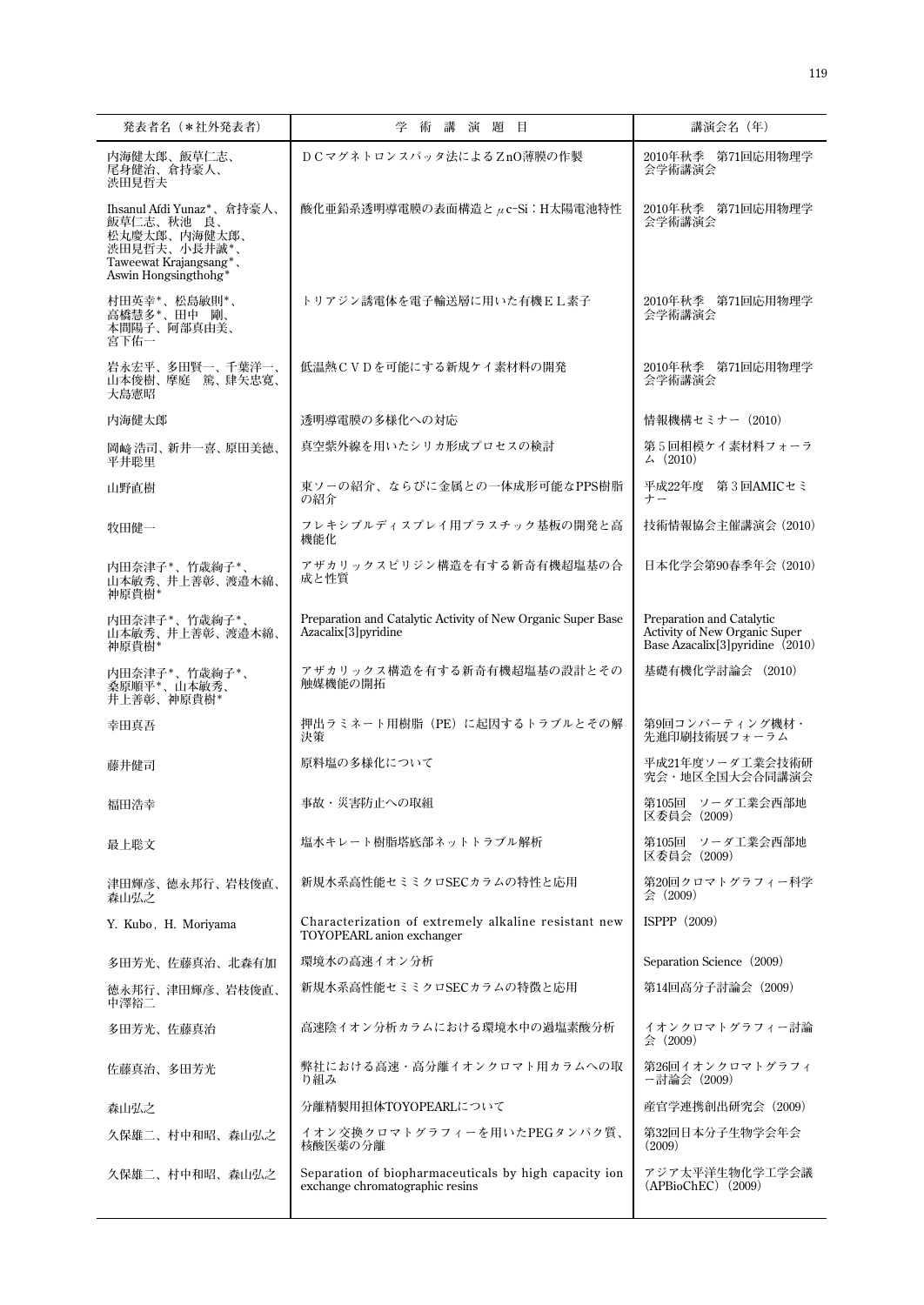| 発表者名 (*社外発表者)                                                                                                              | 講<br>演題<br>学<br>術<br>目                                                                                                                                               | 講演会名 (年)                                                              |
|----------------------------------------------------------------------------------------------------------------------------|----------------------------------------------------------------------------------------------------------------------------------------------------------------------|-----------------------------------------------------------------------|
| S. Satoh, Y. Tada,<br>H. Moriyama, H. Kubota,<br>K. Fukugawa, T. Ikegaki,<br>K. Goto, H. Hijikata,<br>K. Yunoki, S. Fukuya | High-throughput ion analysis using newly developed al-in-<br>one ion chromatograph                                                                                   | Pittcon 2010 (2010)                                                   |
| S. Satoh, Y. Tada,<br>H. Moriyama                                                                                          | Chracterization of new ion chromatography columns for<br>high-throughput ion analysis                                                                                | Pittcon 2010 (2010)                                                   |
| S. Satoh, K. Tokunaga,<br>T. Tuda, T. Iwaeda,<br>H. Moriyama                                                               | Chracterization of linear type GPC/SEC semi-microcolumns<br>for water soluble polymer analysis                                                                       | Pittcon 2010 (2010)                                                   |
| 多田芳光、佐藤真治、北森有加                                                                                                             | イオンクロマトグラフIC-2010による高速イオン分析                                                                                                                                          | 第71回分析化学討論会 (2010)                                                    |
| 多田芳光、佐藤真治                                                                                                                  | 高速イオン分析カラムによる環境水の分析                                                                                                                                                  | 第17回クロマトグラフィーシン<br>ポジウム (2010)                                        |
| H. Moriyama, K. Tokunaga,<br>T. Iweda, T. Tuda                                                                             | Basic properties of novel aqueous SEC columns having linear<br>calibration curves                                                                                    | HPLC 2010 (2010)                                                      |
| H. Moriyama, S. Satoh,<br>Y. Tada                                                                                          | Evaluation of novel high-throughput analytical columns for<br>ion chromatography                                                                                     | HPLC 2010 (2010)                                                      |
| 多田芳光、佐藤真治、酒匂 幸                                                                                                             | 高速イオン分析カラムによる高精度分析                                                                                                                                                   | 日本分析化学会大59年会(2010)                                                    |
| K. Muranaka, H. Moriyama,<br>K. Nakamura                                                                                   | Characteriazation of alkaline resistant new ProteinA<br>adsorbent                                                                                                    | <b>ESBES-ISPPP</b><br>Biotermodynamics 2010 (2010)                    |
| 佐藤真治、多田芳光、酒匂<br>幸                                                                                                          | 使って満足!高速イオンクロマトの応用例の紹介                                                                                                                                               | 分析展2010 (2010)                                                        |
| 徳永邦行                                                                                                                       | 世界初の水系高性能セミミクロSECカラムの紹介                                                                                                                                              | 分析展2010 (2010)                                                        |
| 松本直樹                                                                                                                       | 有機EL素子用正孔輸送材料の開発                                                                                                                                                     | 第1回有機エレクトロニクス研<br>究会 (2009)                                           |
| 孝<br>榊                                                                                                                     | 高温塩化水素ガス中における各種金属材料の腐食                                                                                                                                               | 腐食防食協会「高温材料システ<br>ム」分科会(2009)                                         |
| 宮川泰道、吉田圭介、佐藤<br>保                                                                                                          | 耐熱耐油オレフィン系熱可塑性エラストマー                                                                                                                                                 | 第18回ポリマー材料フォーラム<br>(2009)                                             |
| 鈴木孝生                                                                                                                       | 硬質水発泡ウレタンスプレー用添加剤の開発と応用                                                                                                                                              | ポリウレタンを考えるXI (ポ<br>リウレタン研究会主催)                                        |
| 智、伊藤雪夫、小川 宏<br>吉田                                                                                                          | 吸着式ヒートポンプ・デカント空調用の低温再生ゼオライ<br>トの開発                                                                                                                                   | 第10回GSCシンポジウム (2010)                                                  |
| 中村孝司、藤井<br>智                                                                                                               | Two-step chromatographic procedure for the separation of<br>hen egg white lysozyme, ovotransferrin, ovalbumin and<br>flavoprotein using high capacity lon exchangers | <b>PREP 2010</b>                                                      |
| 平野<br>茂                                                                                                                    | The Activity of TOSOH Zeolite Adsorbents, ZEOLUM@                                                                                                                    | The 10th International<br>Conference on Fundamentals of<br>Adsorption |
| 木曾浩之                                                                                                                       | ポリウレタン用触媒の機能と役割、活性機構                                                                                                                                                 | 技術情報協会主催講演会                                                           |
| 高光泰之、伊藤悠軌、小川 宏                                                                                                             | The influence of 02 concentration on the selective catalytic<br>reduction of NO with ammonia over $Fe$ /zeolite and $Cu$ /<br>zeolite                                | 16th International Zeolite<br>Conference                              |
| 筒井哲夫*、安田 剛*、<br>鈴木孝生、高橋 満                                                                                                  | Triarylamine-based amorphous polymers for organic field-<br>effect transistors                                                                                       | SPIE Optics+Photonics 2010                                            |
| 中村孝司、益本誠二                                                                                                                  | Large pore ion exchange resins for biochromatographny                                                                                                                | <b>ISPPP 2010</b>                                                     |
| 谷本典之、大村則子、高橋淳一、<br>原田彩香、岩崎敏治、東南雅尚、<br>多田芳光                                                                                 | 燃焼分解-高速陰イオン分析カラムによる有機物中のハロゲ<br>ンおよび硫黄分析                                                                                                                              | 第25回イオンクロマトグラフィ<br>ー討論会(2009)                                         |
| 横山祐介、谷本典之、岩崎敏治、<br>東南雅尚                                                                                                    | LC/TOF-MSによるポリマー中の紫外線吸収剤の分析                                                                                                                                          | 第71回分析化学討論会 (2010)                                                    |
| 高橋淳一                                                                                                                       | 有機及び無機材料中の微量ハロゲン分析                                                                                                                                                   | 第168回周南地区コンビナート<br>分析研究会 (2010)                                       |
| 神岡邦和                                                                                                                       | 「いまさら聞けない物質構造解析評価手法」熱分析                                                                                                                                              | 山口大学 物質構造解析研究会<br>講習会 (2010)                                          |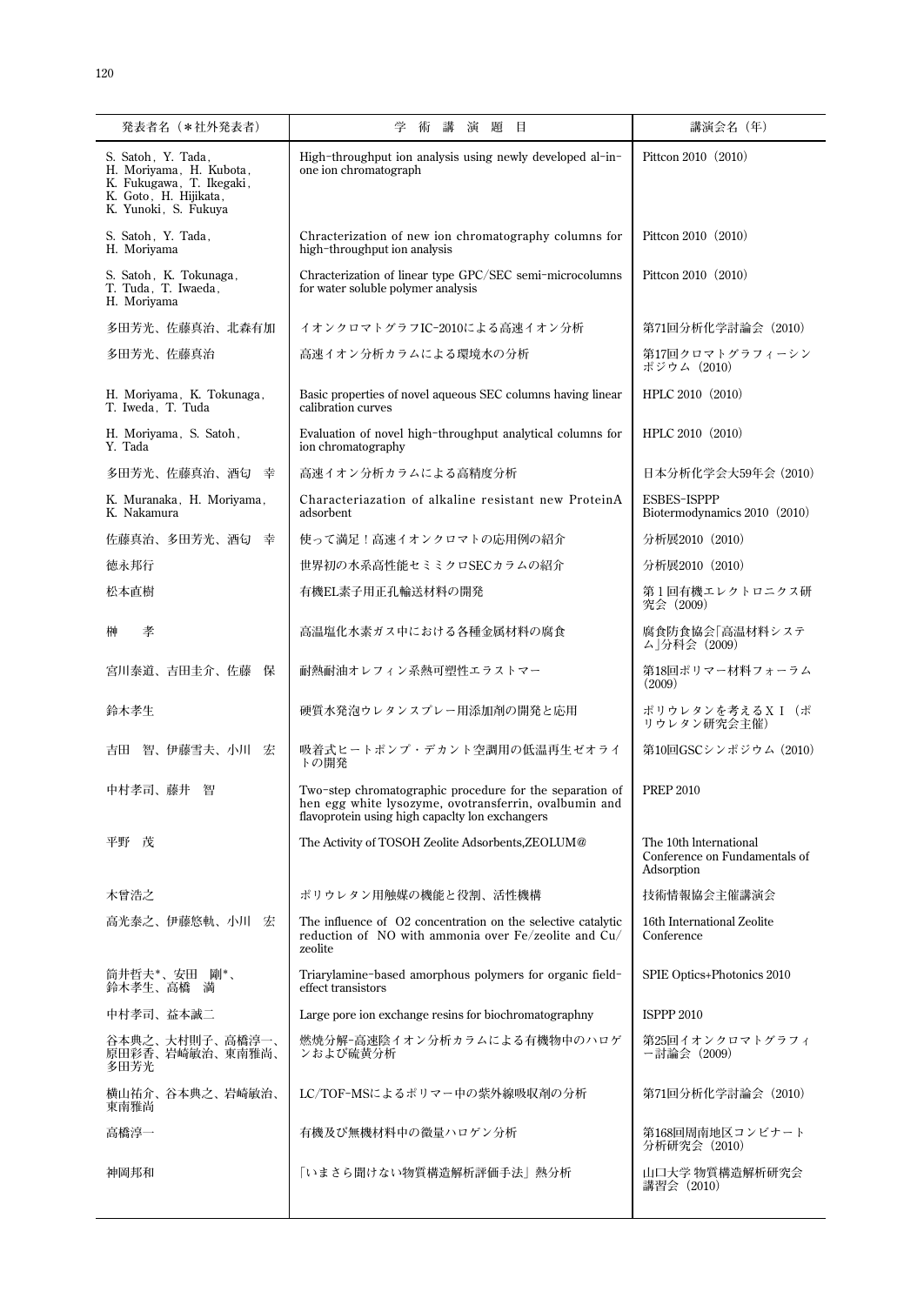| 発表者名 (*社外発表者)                                                        | 学<br>術講演題目                                                                        | 講演会名 (年)                                                                                    |
|----------------------------------------------------------------------|-----------------------------------------------------------------------------------|---------------------------------------------------------------------------------------------|
| 岡 秀行                                                                 | 固体NMRを用いた有機物含有ゼオライトの構造解析                                                          | 山口大学 物質構造解析研究会<br>第2回討論会 (2010)                                                             |
| 岡<br>- 秀行                                                            | 固体NMRによるゼオライト細孔内における有機分子の構造<br>解析                                                 | 第47回固体NMR・材料フォー<br>ラム (2010)                                                                |
| 高取永一                                                                 | 高分子材料成形加工時の劣化現象の解析と分析                                                             | 技術情報協会講習会 (2009)                                                                            |
| 高取永一、志村尚俊、香川信之                                                       | ポリエチレンの押出し時の吐出荷重の振動現象のGPC/<br>MALSとGPC/FT-IRによる解析                                 | 日本レオロジー学会第21回高分<br>子加工技術討論会(2009)                                                           |
| 山本武志                                                                 | 高分子の分析                                                                            | 第17回東海高分子基礎研修コー<br>7(2009)                                                                  |
| 香川信之                                                                 | 溶媒グラジエントHPLC法によるエチレンー酢酸ビニル共重<br>合体の解析                                             | 第14回高分子分析討論会 (2009)                                                                         |
| 香川信之                                                                 | SECやHPLCを用いた高分子分析                                                                 | 株式会社東ソー分析センター第<br>3回高分子セミナー (2009)                                                          |
| 志村尚俊                                                                 | 最新の物性試験技術~非接触で測定する                                                                | 株式会社東ソー分析センター第<br>3回高分子セミナー (2009)                                                          |
| Y. Matsumoto, T. Adachi,<br>R. Okazaki, T. Shimura,<br>E. Takatori   | Microscopic Methods for Determination of Polymer<br>Molecular Weight Distribution | 5th Pacific Rim Conference on<br>Rheology (PRCR-5) $(2010)$                                 |
| 本川睦文                                                                 | EPMAを用いた粉末試料の分析事例紹介                                                               | マイクロアナリシス研究懇談会<br>(2009)                                                                    |
| 松原 浩*、月田雅昭、<br>石原大輔*、柳 日馨*                                           | フェイズ・バニシング法:フルオラス溶媒の臭素化への利<br>用                                                   | 第2回臭素化学懇話会発表会<br>(2009)                                                                     |
| 山本豪紀*、米田昌弘*、<br>瀬戸達史*、圓石みさと*、<br>尾崎綾菜*、宮田卓也、<br>花崎保彰                 | ルイス酸触媒下でのベンゾイル酢酸エステルの臭素化                                                          | 第2回臭素化学懇話会発表会<br>(2009)                                                                     |
| 山本豪紀*、米田昌弘*、<br>高尾優子*、佐見津麻紀*、<br>本城寛久*、隈本倫徳*、<br>堀 憲次*、宮田卓也、<br>花崎保彰 | アセト酢酸アニリドの臭素化における位置選択性                                                            | 第2回臭素化学懇話会発表会<br>(2009)                                                                     |
| 山本 隆、花崎保彰                                                            | 臭化水素を鍵とする合成研究~ p-スチレンスルホン酸ナト<br>リウムの製造とその利用~                                      | 第2回臭素化学懇話会発表会<br>(2009)                                                                     |
| 曽我真一                                                                 | 光学活性α-ブロモエステル類の不吝合成                                                               | 第2回臭素化学懇話会発表会<br>(2009)                                                                     |
| Y. Kishimoto, T. Yoshida                                             | A Material based on Fluorine and Acrylic Boosts Sunlight<br>Receiving             | 19th Photovoltaic Science and<br><b>Engineering Conference</b><br>and Exhibition $(2009)$   |
| 吉田 統、岸本泰一                                                            | フッ素ARコートの太陽光発電への応用                                                                | 春季第57回応用物理学関係連合<br>講演会 (2010)                                                               |
| Y. Kishimoto, T. Yoshida                                             | A Unique Fluorinated Acrylic Resin for Sunshine Trappable<br>Coating              | SNEC 4th International<br>Photovoltaic Power Generation<br>Conference & Exhibition $(2010)$ |
| T. Yoshida, Y. Kishimoto                                             | Photovoltaic Applications of Fluorine-Containing AR Coating                       | 35th IEEE Photovoltaic<br>Specialists Conference (2010)                                     |
| 吉田 統                                                                 | 太陽電池表面用 新規フッ素化アクリレートコーティング剤<br>の特徴と採光特性                                           | 技術情報協会「太陽電池部材の<br>コーティング·表面処理技術」<br>セミナー (2010)                                             |
| T. Yoshida, Y. Kishimoto                                             | Photovoltaic Applications of Fluorine-Containing AR Coating                       | The 25th European Photovoltaic<br>Solar Energy Conference and<br>Exhibition $(2010)$        |
| 堀越秀春                                                                 | シリカガラスの製造方法と物性                                                                    | 2009年度 ニューガラス大学院<br>応用課程                                                                    |
| 竹元裕仁*、小嶋 稔*、<br>吉野賢二*、豊田浩司、<br>稲葉孝一郎、羽賀健一、<br>徳留功一                   | ZnO薄膜の低温成膜プロセス                                                                    | 2010年春季 第57回応用物理学<br>関係連合講演会                                                                |